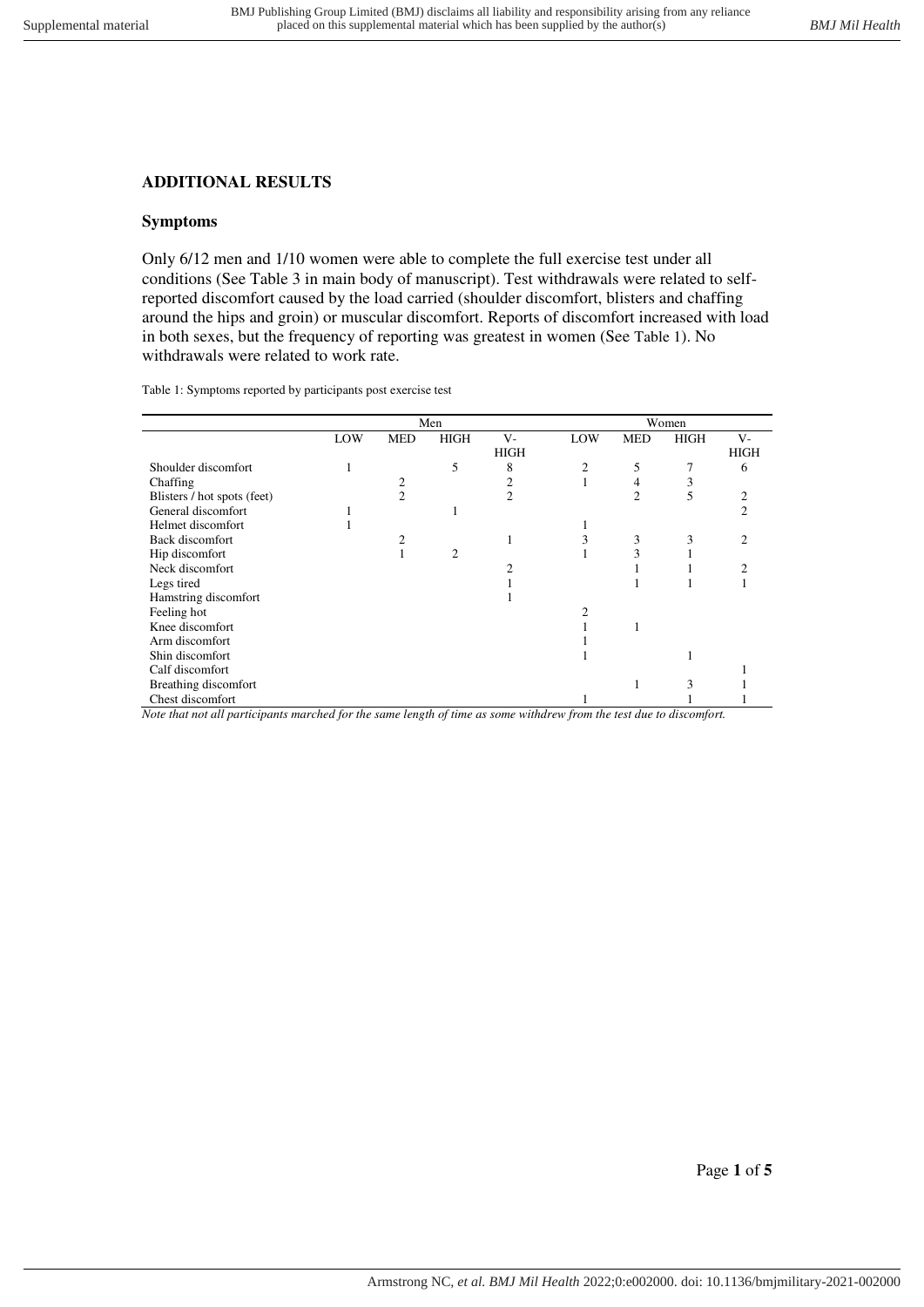## **Cognitive Tests**

Table 2: N-back accuracy data for men and women measured in four load configurations during each hour of the march.

|           |               |                  | Men              |                  |                  | Women           |                 |
|-----------|---------------|------------------|------------------|------------------|------------------|-----------------|-----------------|
|           |               | Hour 1           | Hour 2           | Hour 3           | Hour 1           | Hour 2          | Hour 3          |
|           | LOW           | $97.0(3.3)$ [12] | 98.0(2.7)[11]    | 97.0(2.3)[11]    | $97.0(1.9)$ [9]  | $96.1(2.9)$ [8] | 98.2(2.2)[6]    |
| $0$ -back | MED           | $96.7(4.3)$ [12] | 97.4(2.4)[11]    | 97.2(2.8)[11]    | $97.0(2.9)$ [8]  | 94.6(5.1)[7]    | $96.9(2.5)$ [5] |
|           | <b>HIGH</b>   | 96.6(3.6)[11]    | 97.8(2.4)[11]    | 91.3(13.1)[11]   | $94.1(5.8)$ [6]  | $89.5(8.3)$ [7] | $97.8(1.8)$ [4] |
|           | V-HIGH        | 96.4(4.1)[11]    | 95.6(3.4)[8]     | 96.8(2.8)[7]     | 84.0(14.1)[6]    | $93.3$ (-) [1]  | $97.8(-)$ [1]   |
|           | LOW           | 96.5(2.6)[12]    | $97.0(2.3)$ [11] | 96.9(3.0)[10]    | 94.8 (1.9) [9]   | 92.5(6.6)[8]    | $93.8(4.0)$ [6] |
| $1$ -back | <b>MED</b>    | 95.9 (4.0) [12]  | $95.0(6.1)$ [12] | $93.1(6.6)$ [11] | $93.8(3.9)$ [8]  | 91.1(3.1)[7]    | $96.2(2.0)$ [5] |
|           | <b>HIGH</b>   | 96.0(4.6)[11]    | $95.6(4.0)$ [11] | $92.7(5.9)$ [11] | $90.1(6.7)$ [8]  | 89.8(7.8)[6]    | $91.3(6.1)$ [4] |
|           | V-HIGH        | 89.7 (13.7) [11] | $93.9(5.0)$ [8]  | $92.4(6.6)$ [7]  | 78.4 (11.9) [5]  | $84.0(-)$ [1]   | $91.0(-)$ [1]   |
|           | LOW           | 92.4(7.1)[12]    | $94.3(4.9)$ [11] | 91.3(6.6)[11]    | 92.6(5.3)[9]     | 89.7(7.1)[8]    | 89.3(7.9)[6]    |
| $2$ -back | MED           | 88.7 (11.2) [12] | 90.7(10.8)[11]   | 85.7(11.6)[11]   | 90.0(6.1)[8]     | 91.0(9.7)[7]    | 86.2(15.0)[5]   |
|           | <b>HIGH</b>   | $92.0(8.8)$ [10] | 89.3 (11.3) [11] | 88.1 (11.6) [11] | $82.9(11.1)$ [7] | 87.2(17.0)[6]   | 94.5(4.4)[4]    |
|           | V-HIGH        | 89.3(8.6)[10]    | 87.2 (11.3) [8]  | 74.0 (30.5) [7]  | 74.0(8.7)[3]     | $71.0(-)$ [1]   | $76.0$ (-) [1]  |
|           | LOW           | $85.7(8.3)$ [12] | 87.1(6.7)[11]    | 83.6(9.1)[11]    | 81.6(9.3)[8]     | $88.7(5.9)$ [7] | $87.7(6.1)$ [6] |
| $3$ -back | MED           | 86.3(11.4)[12]   | 82.6(11.0)[11]   | 83.2(11.8)[11]   | 79.5 (8.6) [8]   | 84.9(5.1)[7]    | 85.8(3.8)[5]    |
|           | <b>HIGH</b>   | 87.3(10.0)[10]   | $86.7(9.9)$ [11] | 82.8(10.8)[11]   | 80.3(8.2)[6]     | $84.7(8.7)$ [6] | 85.5(7.3)[4]    |
|           | <i>V-HIGH</i> | 78.9 (10.3) [10] | $81.1(10.7)$ [8] | 75.6 (11.6) [6]  | $62.0(22.0)$ [3] | $76.0$ (-) [1]  | $80.0(-)$ [1]   |

*Data presented are mean (SD), the number of participants who completed the test is shown in square brackets.*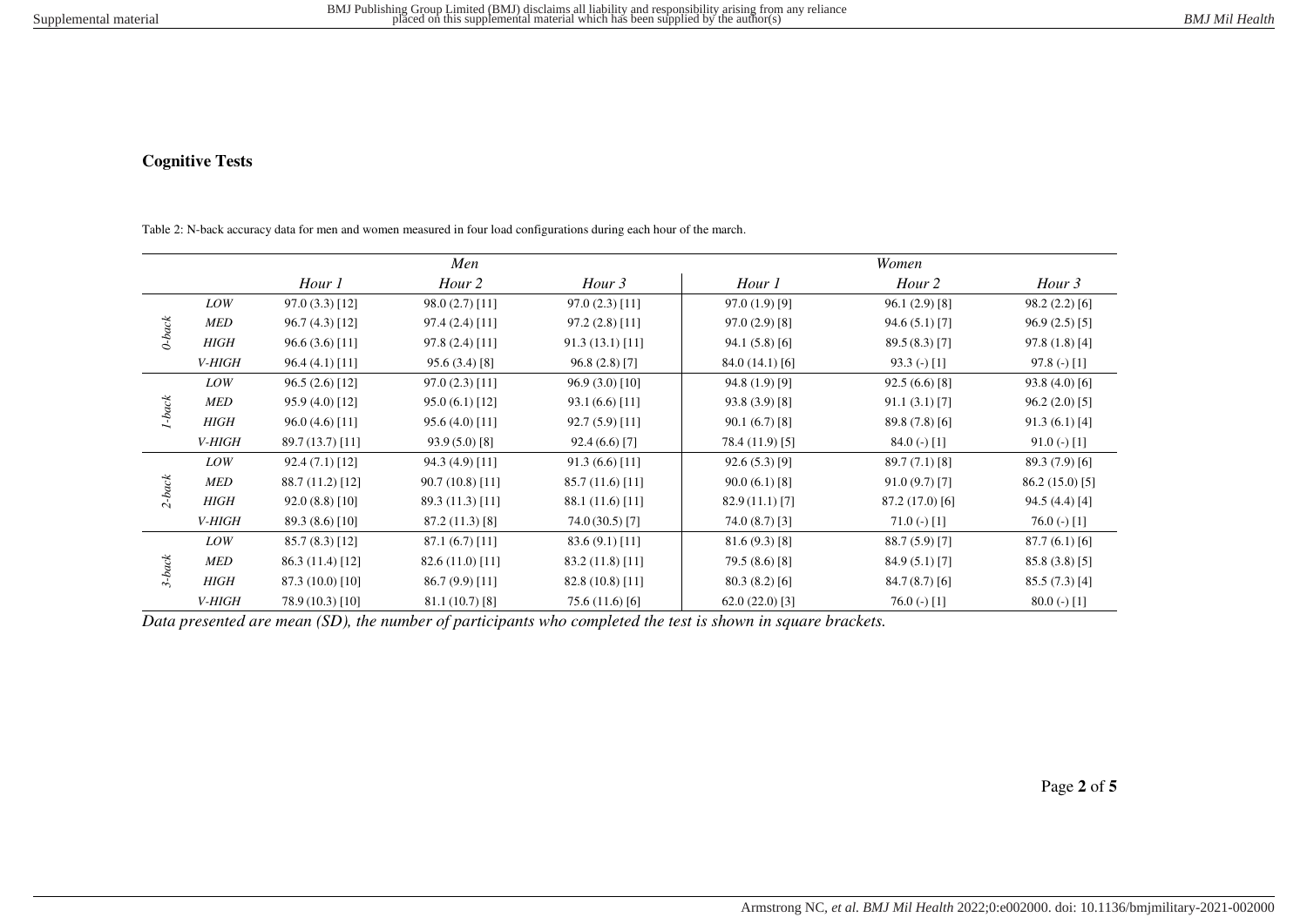|             |             | Hour 1           |                  | Hour 2          |                  | Hour 3            |                  |  |
|-------------|-------------|------------------|------------------|-----------------|------------------|-------------------|------------------|--|
|             |             | Minute 5         | Minute 20        | Minute 5        | Minute 20        | Minute 5          | Minute 20        |  |
|             | LOW         | 83.7(13.8)[12]   | 85.8 (12.0) [12] | 88.8(7.4)[11]   | 86.8(9.3)[11]    | 87.7(9.1)[11]     | 84.5(12.1)[11]   |  |
|             | <b>MED</b>  | 81.3(15.9)[10]   | 69.4(26.1)[11]   | 69.4(21.4)[11]  | 73.8 (26.3) [10] | 75.7(16.7)[10]    | 77.2 (20.0) [10] |  |
| Men         | <b>HIGH</b> | 75.2 (19.9) [9]  | 69.2(26.2)[10]   | 73.9 (21.8) [9] | 82.2(15.5)[9]    | 78.7 (16.9) [9]   | 76.5 (18.0) [9]  |  |
|             | V-HIGH      | 81.8(14.0)[11]   | 82.1(16.2)[11]   | 83.0(16.0)[10]  | 87.8(7.7)[9]     | $85.7(8.9)$ [7]   | 83.8 (12.4) [7]  |  |
|             | LOW         | 84.5(7.4)[7]     | $90.4(6.0)$ [8]  | 86.0(7.7)[8]    | 82.5(15.5)[8]    | $71.5(118.2)$ [8] | 88.3 (8.2) [7]   |  |
| $\tilde{e}$ | <b>MED</b>  | $70.5(11.9)$ [7] | 81.7(16.6)[8]    | 72.5(20.2)[6]   | $79.7(20.8)$ [6] | $77.8(18.0)$ [6]  | 85.0(18.3)[5]    |  |
|             | <b>HIGH</b> | 72.4 (12.4) [7]  | $66.4(18.2)$ [7] | 86.0(6.3)[8]    | 78.1 (13.7) [7]  | 76.7(18.7)[5]     | $70.7(23.2)$ [5] |  |
|             | V-HIGH      | $79.4(10.8)$ [6] | 69.8(12.1)[7]    | 82.1(7.0)[4]    | 75.0 (13.0) [3]  | 85.0(7.1)[2]      | 65.0(35.4)[2]    |  |

Table 3: Visual Go/No Go accuracy data for men and women measured in four load configurations during each hour of the march.

*Data presented are mean (SD). The number of participants who completed the test is shown in square brackets.* 

Page **3** of **5**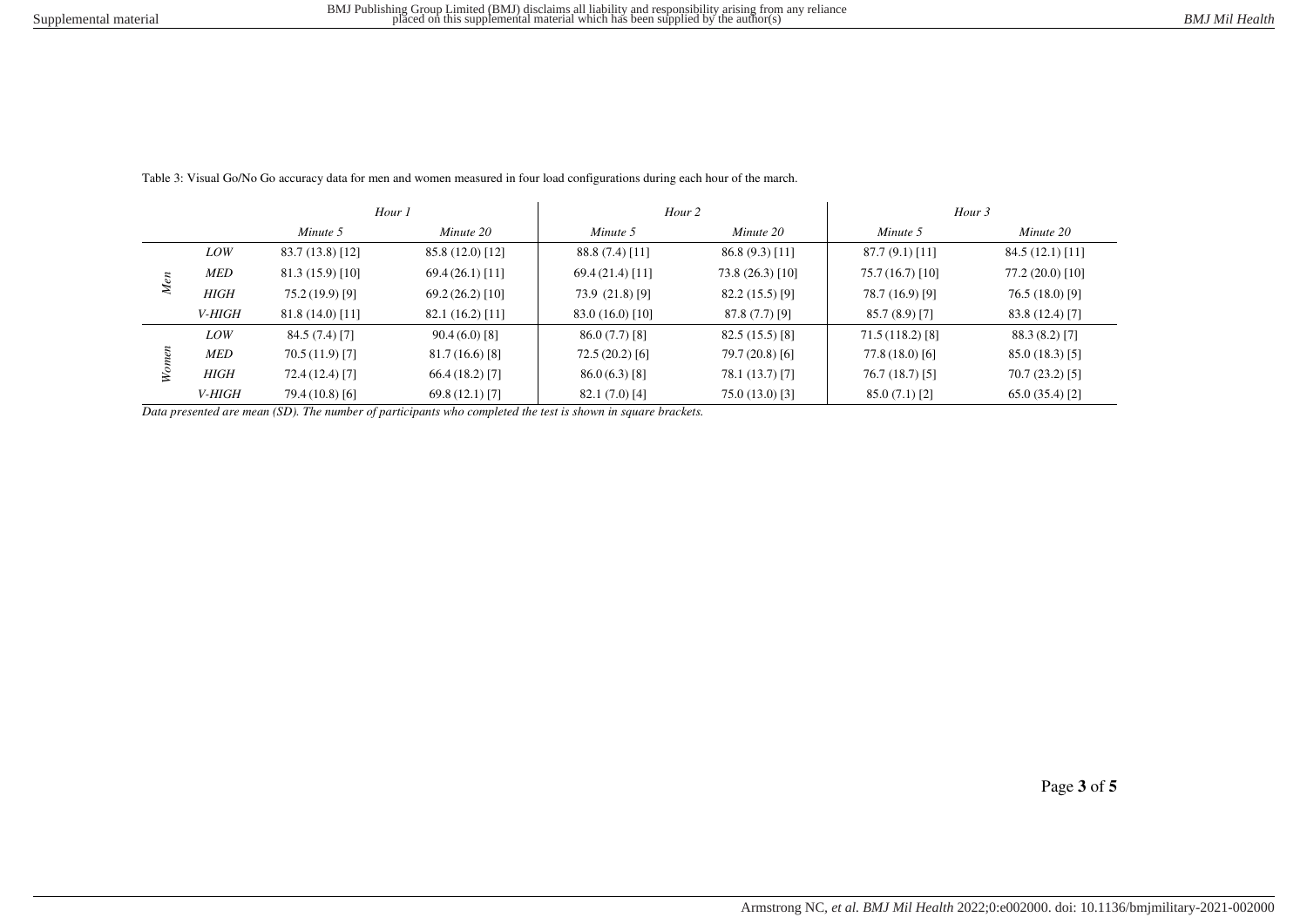|                       |               |                 | Hour 1           |                 | Hour 2           | Hour 3          |                  |  |
|-----------------------|---------------|-----------------|------------------|-----------------|------------------|-----------------|------------------|--|
|                       |               | Minute 10       | Minute 25        | Minute 10       | Minute 25        | Minute 10       | Minute 25        |  |
|                       | LOW           | 96.5(3.5)[8]    | $96.7(6.8)$ [8]  | 95.6(6.7)[8]    | $94.8(6.8)$ [8]  | $95.4(6.0)$ [8] | $93.1(11.8)$ [8] |  |
| Men                   | MED           | 96.0(5.9)[8]    | 94.4(6.6)[8]     | 95.7(6.4)[7]    | $94.5(6.0)$ [7]  | 95.0(7.6)[8]    | 95.2(5.5)[8]     |  |
|                       | <b>HIGH</b>   | 97.3(6.4)[8]    | 95.4(5.0)[8]     | 96.2(7.3)[8]    | 94.8(9.4)[8]     | 93.5(8.4)[8]    | 95.8(6.7)[8]     |  |
|                       | <i>V-HIGH</i> | 95.7(8.5)[7]    | 95.5(8.4)[7]     | 93.8(8.0)[7]    | $94.2(6.8)$ [6]  | 97.3(2.5)[5]    | 94.3(6.5)[5]     |  |
|                       | LOW           | $94.8(4.6)$ [9] | $96.7(4.1)$ [9]  | 94.4(4.6)[8]    | $95.2(3.1)$ [8]  | 94.0(6.0)[8]    | 95.8(3.1)[6]     |  |
| $\tilde{\varepsilon}$ | <b>MED</b>    | 93.6(6.6)[7]    | 92.4(7.4)[7]     | $89.5(5.8)$ [7] | 89.6(7.6)[5]     | $93.9(4.2)$ [3] | 91.3(7.6)[4]     |  |
|                       | <b>HIGH</b>   | $94.3(4.6)$ [7] | $93.6(4.7)$ [7]  | 89.3 (7.3) [7]  | 83.9(18.2)[6]    | $87.7(5.8)$ [5] | 86.3(17.7)[4]    |  |
|                       | <i>V-HIGH</i> | $95.7(3.8)$ [5] | $86.4(12.8)$ [6] | 88.0(7.2)[5]    | $82.1(14.9)$ [4] | 82.8(10.2)[3]   | 77.2(15.5)[3]    |  |

Table 4: Auditory Go/No Go accuracy data for men and women measured in four load configurations during each hour of the march.

*Data presented are mean (SD). The number of participants who completed the test is shown in square brackets.* 

Page **4** of **5**